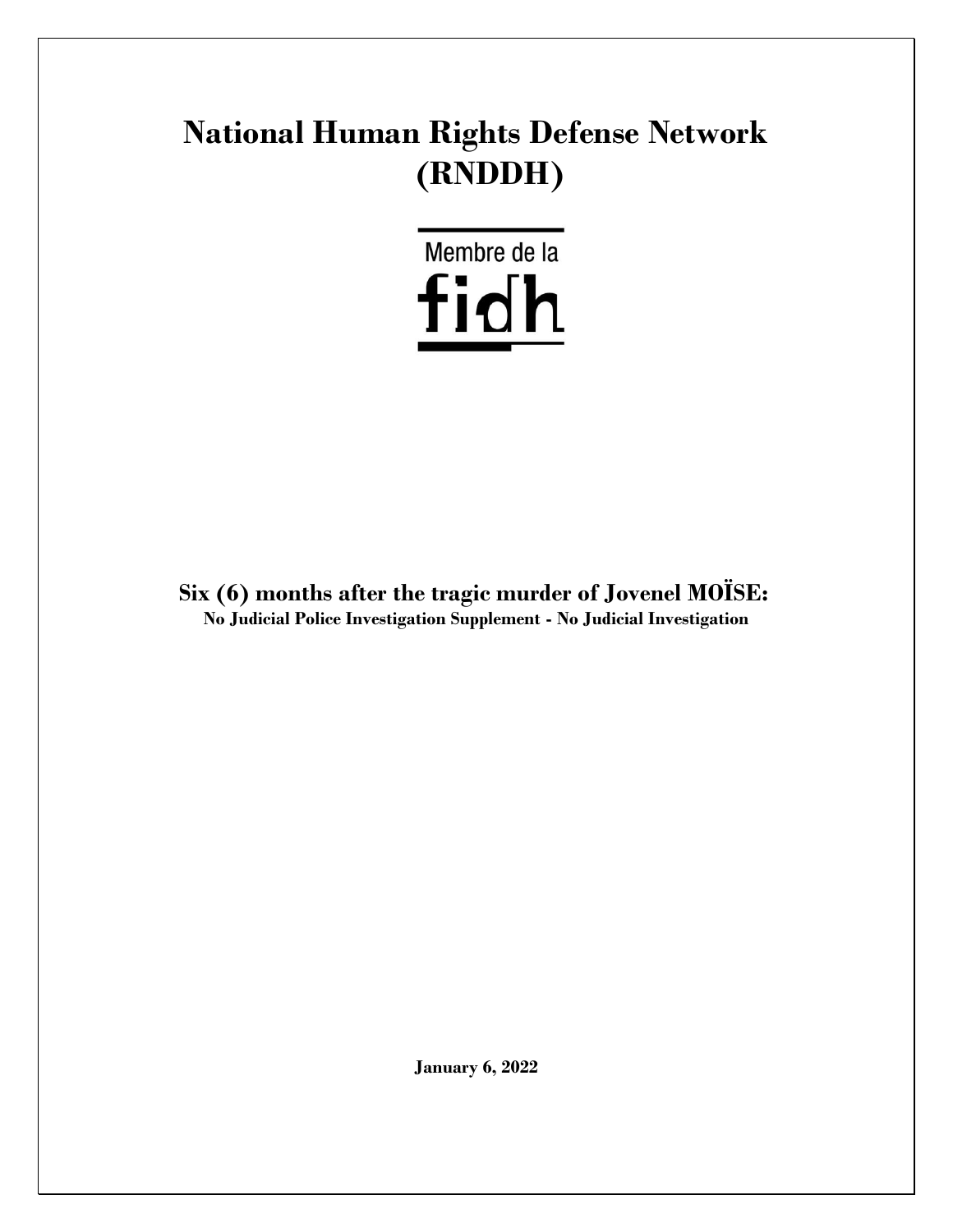#### **Summary**

#### **Pages**

| $\mathbf{I}$ . | Introduction                                                            |    |
|----------------|-------------------------------------------------------------------------|----|
| П.             | Results of the investigation into the assassination of Jovenel MOISE    | 3  |
| III.           | Recorded cross calls                                                    | 5  |
| IV.            | On certain people indexed in the assassination of Jovenel MOISE         | 6  |
| V.             | Blocking of the judicial investigation into the murder of Jovenel MOISE | 8  |
| VI.            | Lack of a judicial instruction                                          | 10 |
| VII.           | Comments and Recommendations.                                           |    |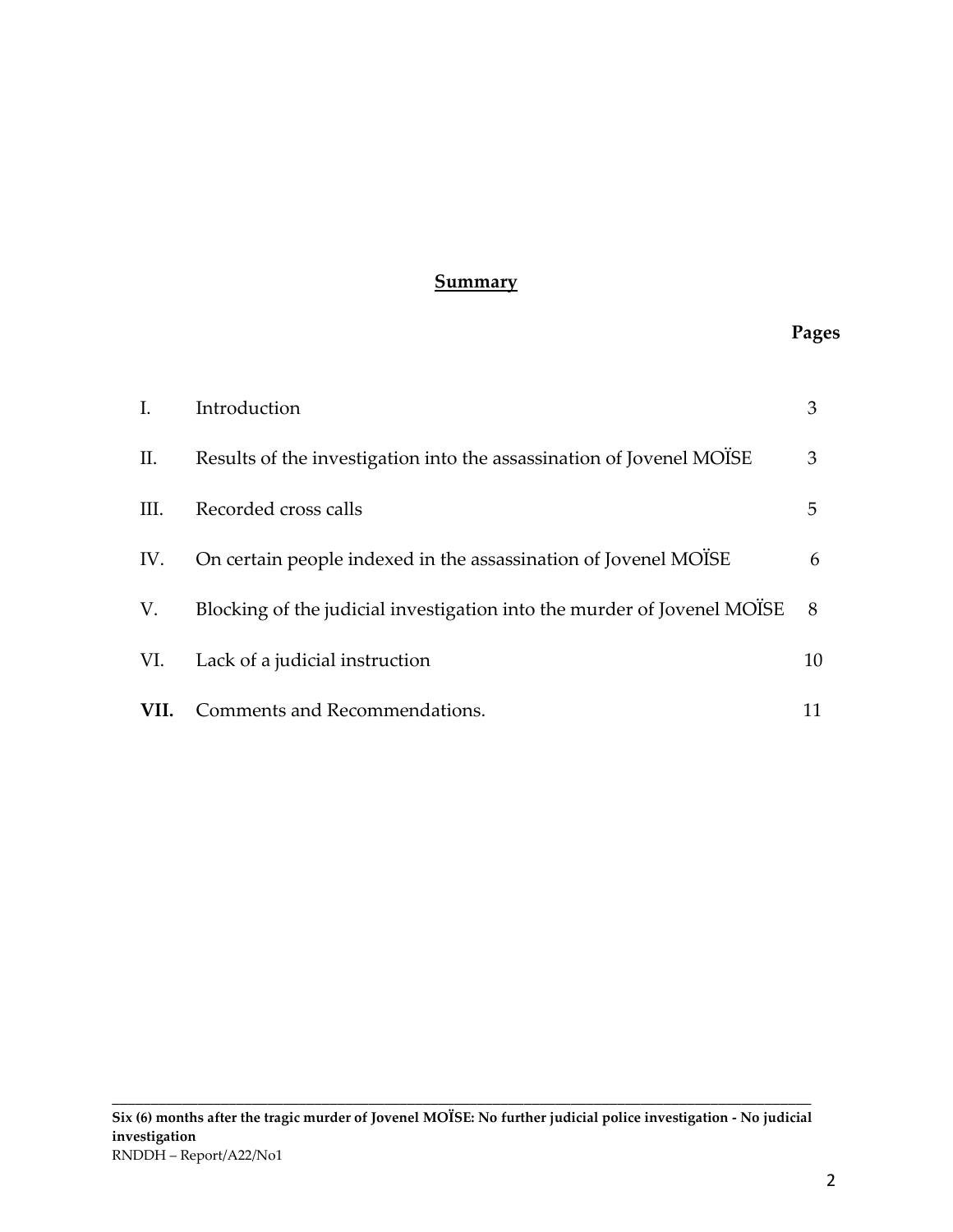# **I. INTRODUCTION**

1. On the night of July 6-7, 2021, President Jovenel MOÏSE was assassinated at his home in tragic circumstances.

2. The investigation conducted by the National Human Rights Defense Network (RNDDH) revealed that this assassination occurred after the assembly of a well-crafted plan for the preparation of which, the intellectual authors were able to count on the support of two (2) Presidential Security Officials, namely Divisional Commissioner Jean Laguel CIVIL and Municipal Commissioner Dimitri HERARD, respectively coordinator of the general security of the assassinated president and head of the General Security Unit of the National Palace (USGPN).

3. Today, six (6) months after this assassination, the judicial investigation is floundering and no intention of finding all the guilty and bringing them before the repressive court is registered, Hence the eagerness of the RNDDH to share with the public some shadowy points that deserve clarification.

# **II. SUMMARY OF SOME RESULTS OF THE INVESTIGATION INTO THE ASSASSINATION OF JOVENEL MOÏSE**

4. The investigation identified several issues that deserve to be addressed:

5. From January to June 2021, several individuals landed on Haitian soil. These are at least three (3) Americans of Haitian origin, one (1) Venezuelan and twenty-two (22) Colombians. On the day of June 6, 2021, twenty-two (22) of them arrived. Most of them had a security contract with the Counter Terrorist Unit (CTU).

6. Numerous meetings were held in Port au-Prince, Delmas and Pétion-Ville to plan the assassination of Jovenel MOÏSE. Political figures took part in these meetings, and many believed that they were planning the arrest and departure for the exile of Jovenel MOISE. Some of them believed they would replace Jovenel MOISE in power.

7. Foreign nationals were grouped into four (4) units of five (5) members each to operationalize their mission. The unit named Delta, to which Mario Antonio PALACIOS alias Floro belonged, had the mission to enter the residence of President Jovenel MOÏSE.

8. The evening of his assassination, Jovenel MOÏSE made several distress calls: the then general director a.i. of the PNH, Léon CHARLES, the divisional commissioner Jean Laguel CIVIL coordinator of the general security of the national palace and the municipal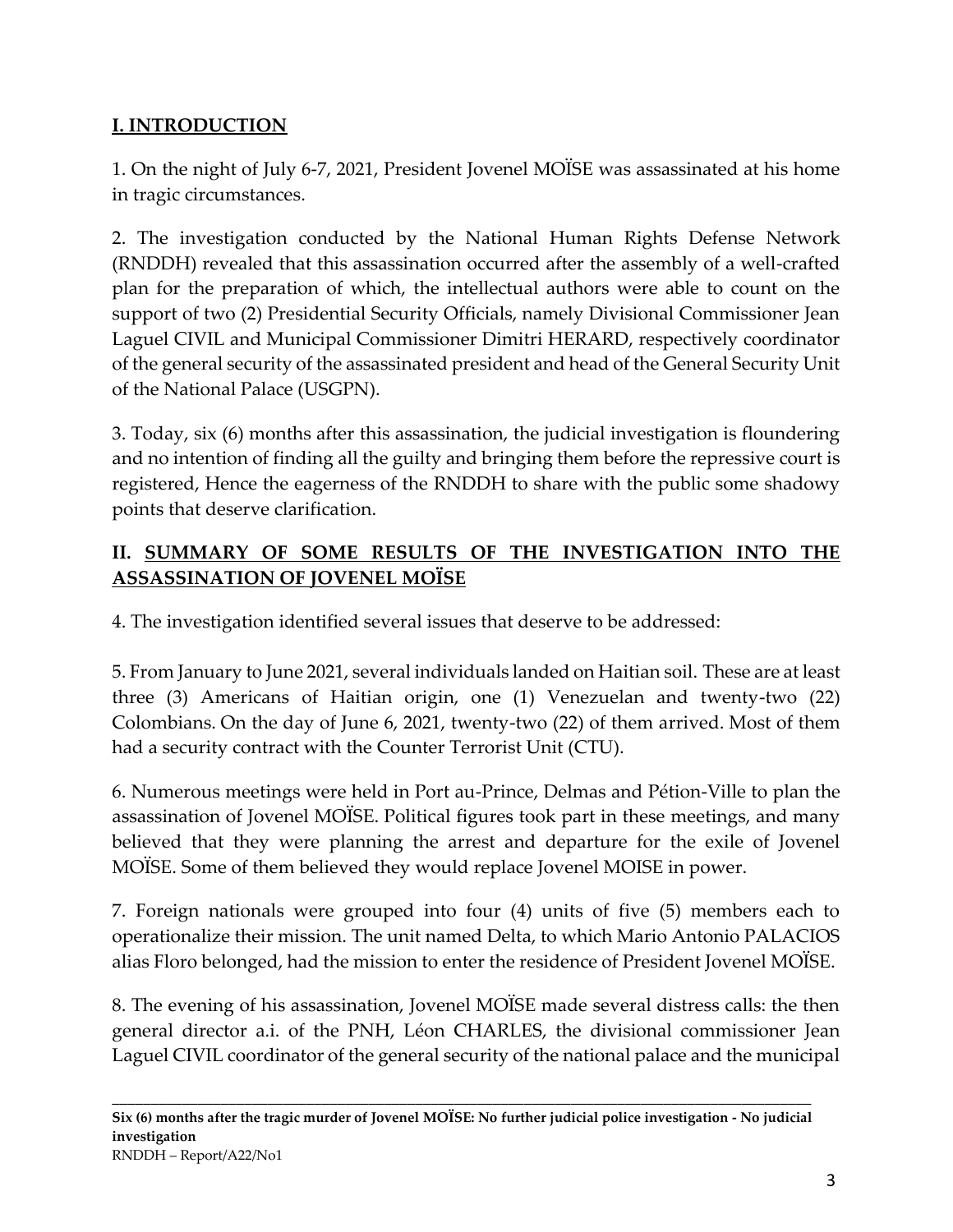commissioner Dimitri HERARD, in charge of the General Security Unit of the National Palace (USGPN), all promised to help the victim, knowing they wouldn't do it.

9. The first photo of the corpse of President Jovenel MOÏSE was seized by a mobile phone registered to Manuel FRISNER. He was in possession of one of the members of the Delta unit.

10. Immediately after the assassination of Jovenel MOÏSE, Joseph Félix BADIO entered the residence. He took away documents, a large sum of money and the weapons of the police officers who were on the scene and allowed themselves to be beaten without protesting. He had boarded a pick-up truck. The wife of the deceased president, Martine MOISE was still in the house.

11. For their part, the police officers who were providing security to President Jovenel MOÏSE that night also took away large sums of money.

12. The investigation also revealed that many PNH officers assigned to the President's safety were bribed. They were paid for to allow the commando to pass, whose mission was to assassinate the president. Many believed, however, that Jovenel MOISE would be arrested and sent into exile.

13. History will remember however that six hundred and forty-seven (647) agents of specialized units of the Presidential Security Unit (USP), the General Security Unit of the National Palace (USGPN) and the Cat Team could not protect the only person whose mission they had: President Jovenel MOISE.

14. At least forty-four (44) individuals were arrested during the month of July 2021 by the Central Directorate of the Judicial Police (DCPJ) among them, eighteen (18) Colombian nationals, three (3) Americans of Haitian origin, twenty (20) agents of the PNH and three (3) other individuals including Corvington Security S.A. and Marie Jude Gilbert DRAGON.

15. On August 4, 2021, the partial report of the Central Directorate of the Judicial Police (DCPJ) was transferred to the judicial authorities. After several delays, the choice of magistrate Garry ORELIEN was made by the dean at the Court of First Instance of Portau-Prince, Maître Bernard SAINVIL, to conduct the judicial investigation around this case.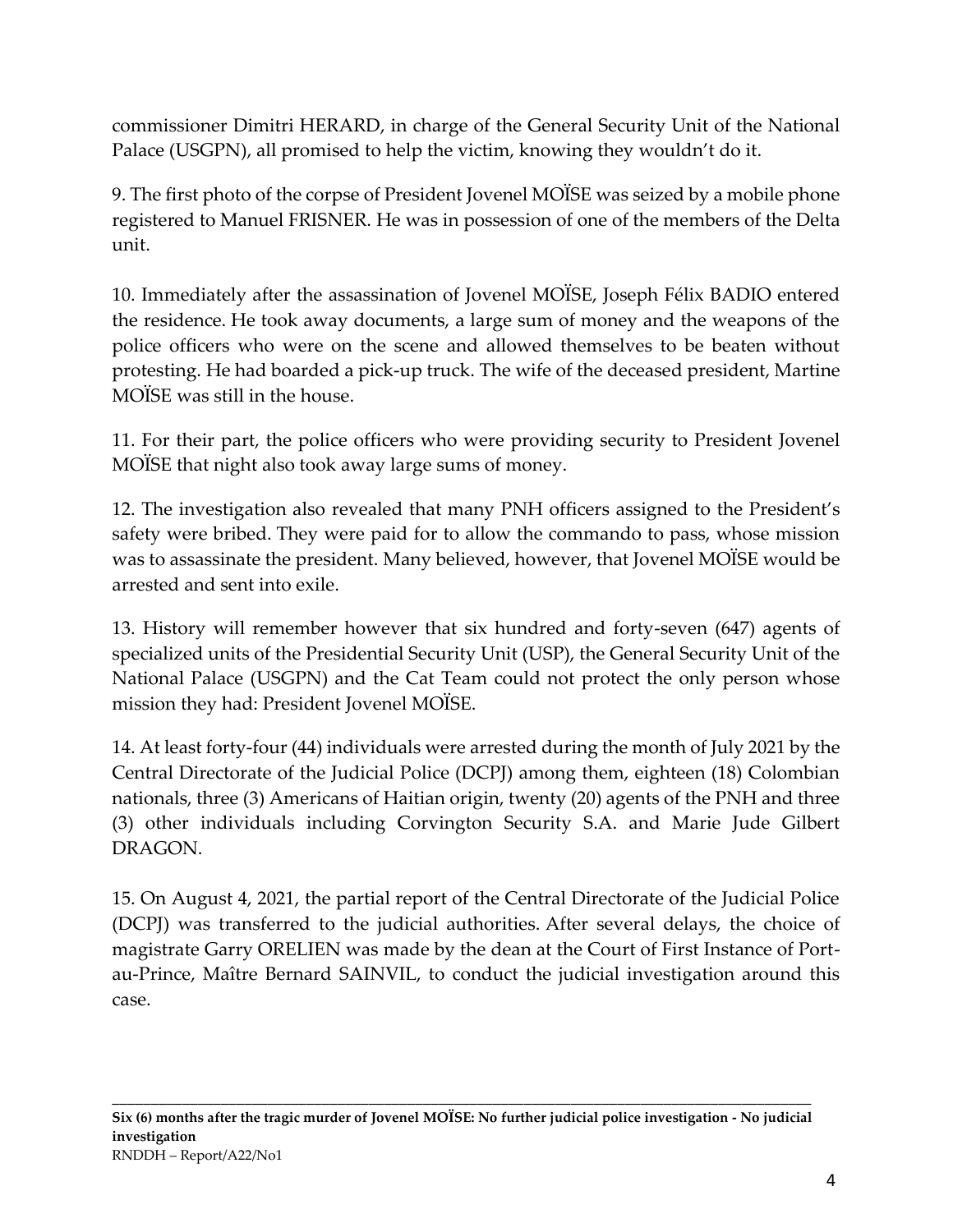16. On September 24, 2021, Training Magistrate Garry ORELIEN ordered the arrest of three (3) other officers assigned to the USGPN. They are police officers Wilner CANGE, Cicéron CEDERNIER and Jacques SINCERE.

# **III. RECORDED CROSS CALLS**

17. The attention of the RNDDH was particularly drawn by the thousands of telephone calls made between persons indexed in the preparation and commission of this assassination. Some of these cross-calls deserve to be reported.

18. From January to July 2021, Joseph Félix BADIO met with:

- Cinéus Francis ALEXIS
- Léon CHARLES
- Reynaldo COVINGTON
- Marie Jude Gilbert DRAGON
- Ariel HENRY
- Harshcard Pierre JOSEPH
- John Joël JOSEPH
- Christian Emmanuel SANON
- James SOLAGES
- Wendell Coq THELOT

19. The fateful night of this assassination, from one o'clock in the morning, Joseph Félix BADIO met with Marie Jude Gilbert DRAGON, John Joël JOSEPH, Marie Jude Jacques NAU alias Jacky NAU, Dimitri HERARD, Jude LAURENT and Ariel HENRY, the current Prime Minister.

20. And, while the current Prime Minister Ariel HENRY claims to have forgotten the content of his discussions with Joseph Félix BADIO, it should be noted that they met at least twelve (12) times. The last two (2) calls were made between them the night of the murder of the victim.

21. Joseph VINCENT spoke with:

- Joseph Félix BADIO
- Grégoire BONY
- Léon CHARLES
- John Joël JOSEPH
- Gordon PHENIL

**\_\_\_\_\_\_\_\_\_\_\_\_\_\_\_\_\_\_\_\_\_\_\_\_\_\_\_\_\_\_\_\_\_\_\_\_\_\_\_\_\_\_\_\_\_\_\_\_\_\_\_\_\_\_\_\_\_\_\_\_\_\_\_\_\_\_\_\_\_\_\_\_\_\_\_\_\_\_\_\_\_\_\_\_\_\_\_\_\_\_**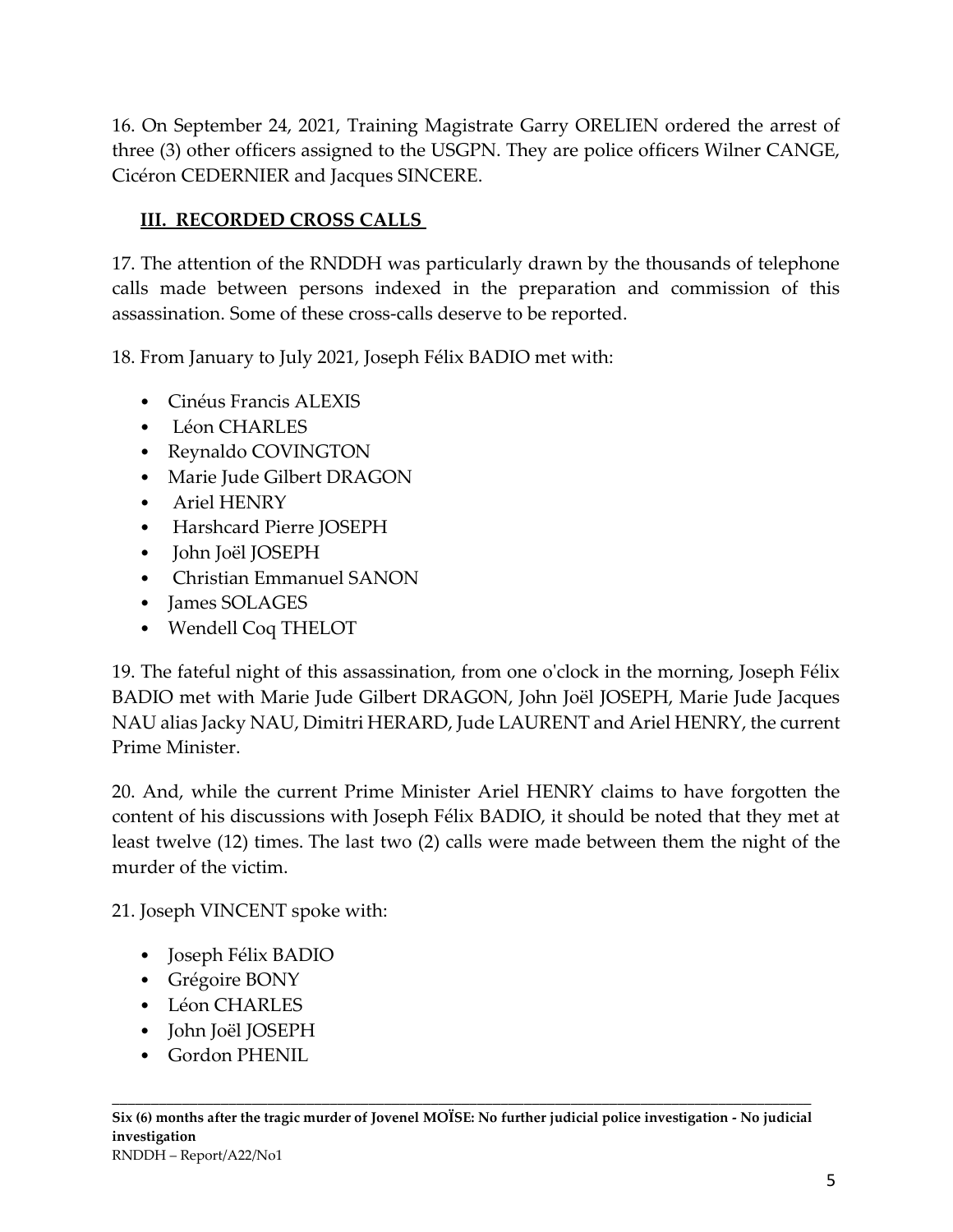22. Marie Jude Gilbert DRAGON was in contact with:

- Joseph Félix BADIO
- Dominick CAUVIN
- Francis Alexia CINEUS
- Reynold CORVINGTON
- Dimitri HÉRARD
- Joseph JAAR
- Harshcard Pierre JOSEPH
- John Joël JOSEPH
- Jude LAURENT
- Marie Jude Jacques NAU alias Jacky NAU
- Christian Emmanuel SANON
- James SOLAGES

23. For his part, Cinéus Francis ALEXIS was in contact with:

- Joseph Félix BADIO
- John Joël JOSEPH
- Rodolphe JAAR

24. James SOLAGES was in contact with:

- Joseph Félix BADIO
- Léon CHARLES
- John Joël JOSEPH
- Emmanuel Christian SANON
- Joseph VINCENT

25. For their part, Jean Laguel CIVIL and Dimitri HERARD used different telephone numbers during this period analyzed by the RNDDH. However, they were in constant contact with the individuals mentioned above.

26. During the night of July 6 to 7, 2021, most of the telephone numbers belonging to the people were broadcast to Pèlerin 5, Pétion-ville and/or around the national palace.

### **IV. FOCUS ON SOME PERSONS INDEXED IN THE ASSASSINATION OF JOVENEL MOÏSE**

27. Five (5) persons must be very important for the manifestation of the truth in connection with this assassination.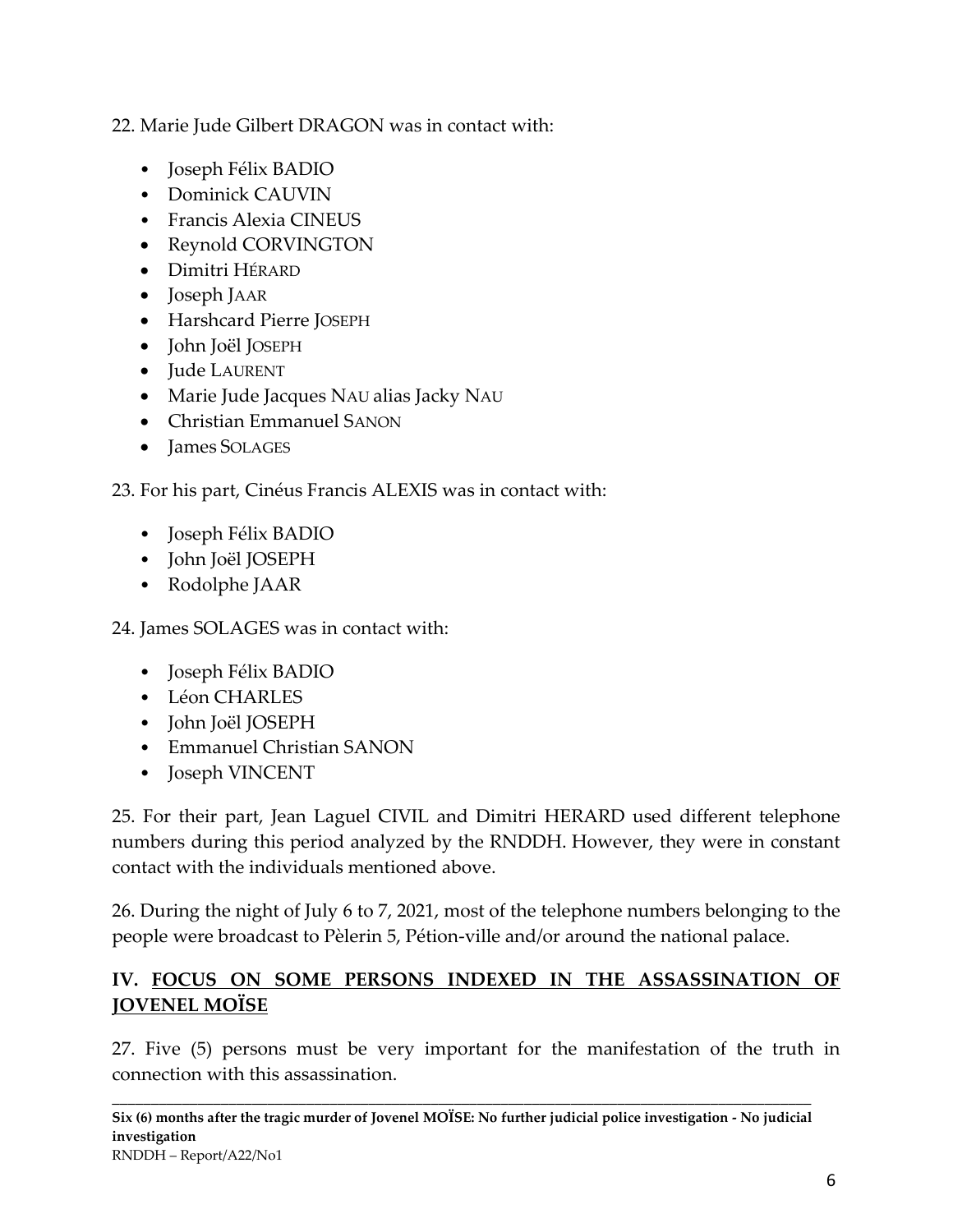28. Marie Jude Gilbert DRAGON was responsible for providing accurate information on the victim's actions to Joseph Félix BADIO. He was in direct contact with Divisional Inspector Jude LAURENT who was previously attached to his safety when he was a police commissioner. The latter was stationed in the house of Jovenel MOISE. In addition, Marie Jude Gilbert DRAGON was responsible for providing the commando with the insignia of the Drug Enforcement Administration (DEA), for the operation from July 6 to 7, 2021. Arrested on August 1, 2021, and charged in the case, Marie Jude Gilbert DRAGON died on November 17, 2021, at the Civil Prison of Port-au-Prince, in unclear circumstances. According to information circulating, he was suffering from acute respiratory distress and several requests had been made to the judicial authorities – the last one dated November 15, 2021 – to authorize his transfer to a hospital. On November 15, 2021, a request was made. Two (2) days later, Marie Jude Gilbert DRAGON was allowed to leave the prison, to die the same day at the Hospital.

29. Commissioner Dimitri HERARD was responsible for supplying the commando members with weapons and ammunition including assault rifles, tear gas canisters, hand grenades and power saws. Arrested on July 14, 2021, and imprisoned, he awaits the order of the magistrate instructor.

30. Divisional Commissioner Jean Laguel CIVIL was in charge of bribing the officers assigned to the security of President Jovenel MOÏSE. He had in his possession at least one hundred thousand (100,000) US dollars to do this. Arrested on July 26, 2021, and imprisoned, he awaits the order of the magistrate instructor.

31. Joseph Félix BADIO was in charge of coordinating the assassination and receiving, in real time, information about the actions of President Jovenel MOÏSE. On the run, he is the subject, according to the DCPJ, of a wanted notice (APB).

32. John Joël JOSEPH's mission was to pay in cash the rental costs of the vehicles that were to be used to perpetrate the assassination from July 6 to 7, 2021. He was able to leave the country in November 2021, with the complicity of the primature and the national palace whose current secretary general, Josué PIERRE -LOUIS is his brother-in-law. John Joël JOSEPH maintains a privileged relationship with the latter.

33. Other persons indexed in the commission of this assassination should also receive attention. Christian Emmanuel SANON, who was to replace Jovenel MOÏSE as President of the Republic, resided at Delmas 60, in a house owned by Samir HANDAL. Colombians were also welcomed in this house where numerous meetings were held to plan the assassination of Jovenel MOÏSE.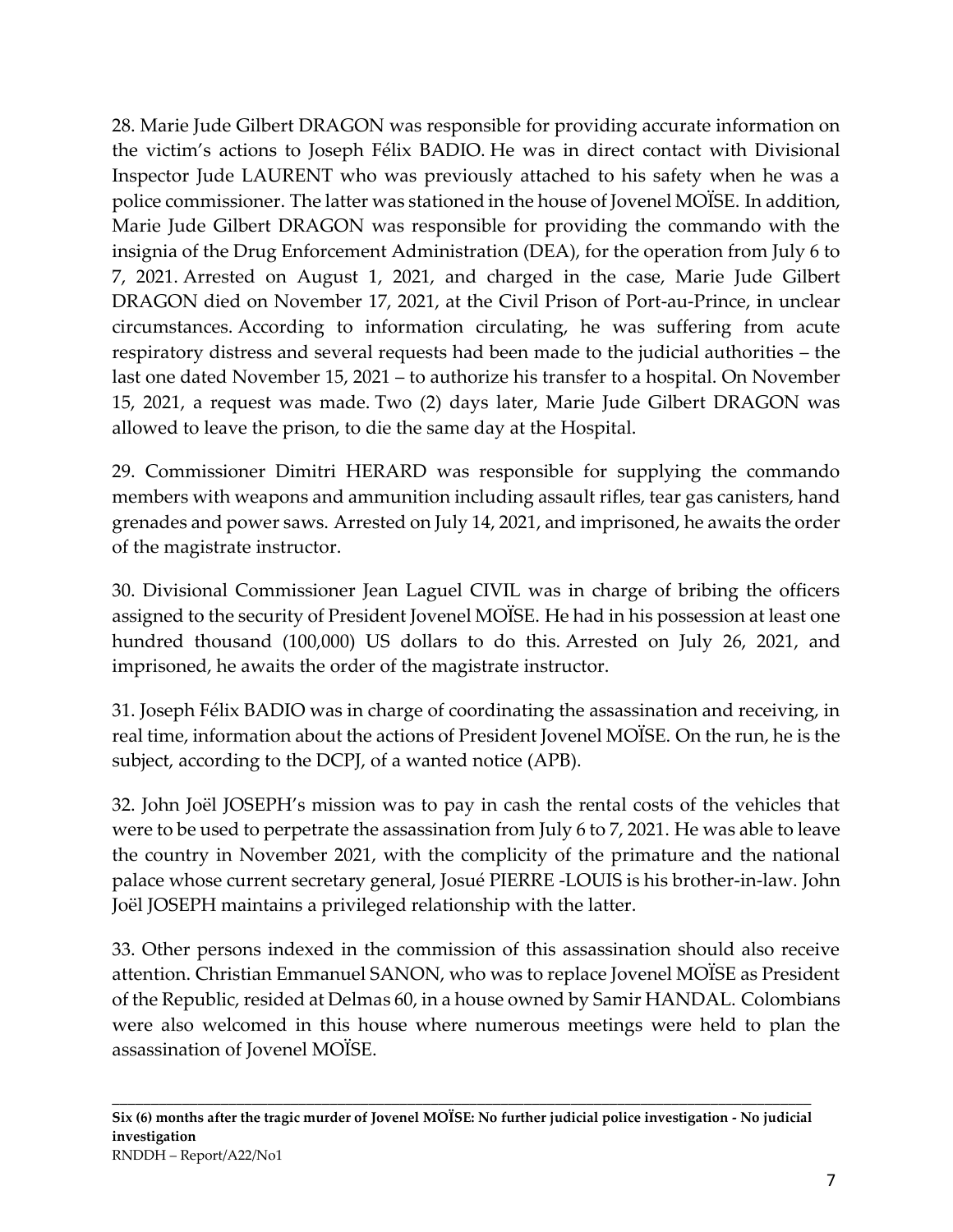34. On July 9, 2021, Samir HANDAL left the country with the complicity of police authorities who escorted him to the Toussaint Louverture International Airport. Immediately after his organized departure, a warrant to bring against him was issued by the prosecutor at the Court of First Instance of Port-au-Prince. On November 15, 2021, Samir HANDAL was arrested in Turkey.

35. In addition, of the forty-seven (47) persons who had been arrested, four (4) were granted provisional release on January 3, 2022. They are: Chief Inspector Paul Eddy AMAZAN and police officers Wilner CANGE, Cicéron CEDERNIER and Jacques SINCERE. If Chief Inspector Paul Eddy AMAZAN was arrested on July 15, 2021, the last three (3) were arrested on September 24, 2021, by the magistrate instructor Garry ORELIEN.

36. The remaining thirty-nine (39) are still incarcerated and awaiting the order of the Supervising Magistrate.

37. For his part, Captain Mario Antonio PALACIOS alias Floro was presented by his compatriots imprisoned in Haiti as one of the people to have known that President Jovenel MOISE had to die. And, as mentioned above, he was part of the Delta unit that had been tasked with investing the President's residence and executing it.

38. Mario Antonio PALACIOS alias Floro entered Haiti on June 4, 2021. After the assassination of Jovenel MOÏSE, he spent several days in the country before fleeing. An APB and a warrant to bring respectively the DCPJ and the prosecutor's office to the Court of First Instance of Port-au-Prince were issued against him. On October 21, 2021, he was arrested in Jamaica. During his incarceration, he collaborated with the Federal Bureau of Investigation (FBI) by providing crucial information regarding the assassination of Jovenel MOÏSE. However, in the absence of an extradition agreement between Jamaica and Haiti, he could not be extradited to the country where he committed the murder.

39. On January 3, 2022, following an alert launched by Interpol, Mario Antonio PALACIOS alias Floro was apprehended in Panama and extradited to the United States where he is charged with conspiracy to provide material support that has led to death and conspiracy to kill or abduct persons outside the United States.

# **V**. **BLOCKING THE JUDICIAL POLICE INVESTIGATION**

40. As part of its judicial investigation work and in order to be as efficient as possible, the Central Directorate of the Judicial Police (DCPJ) must have access to the databases of certain state institutions such as the Office of Vehicle Insurance Against Third Parties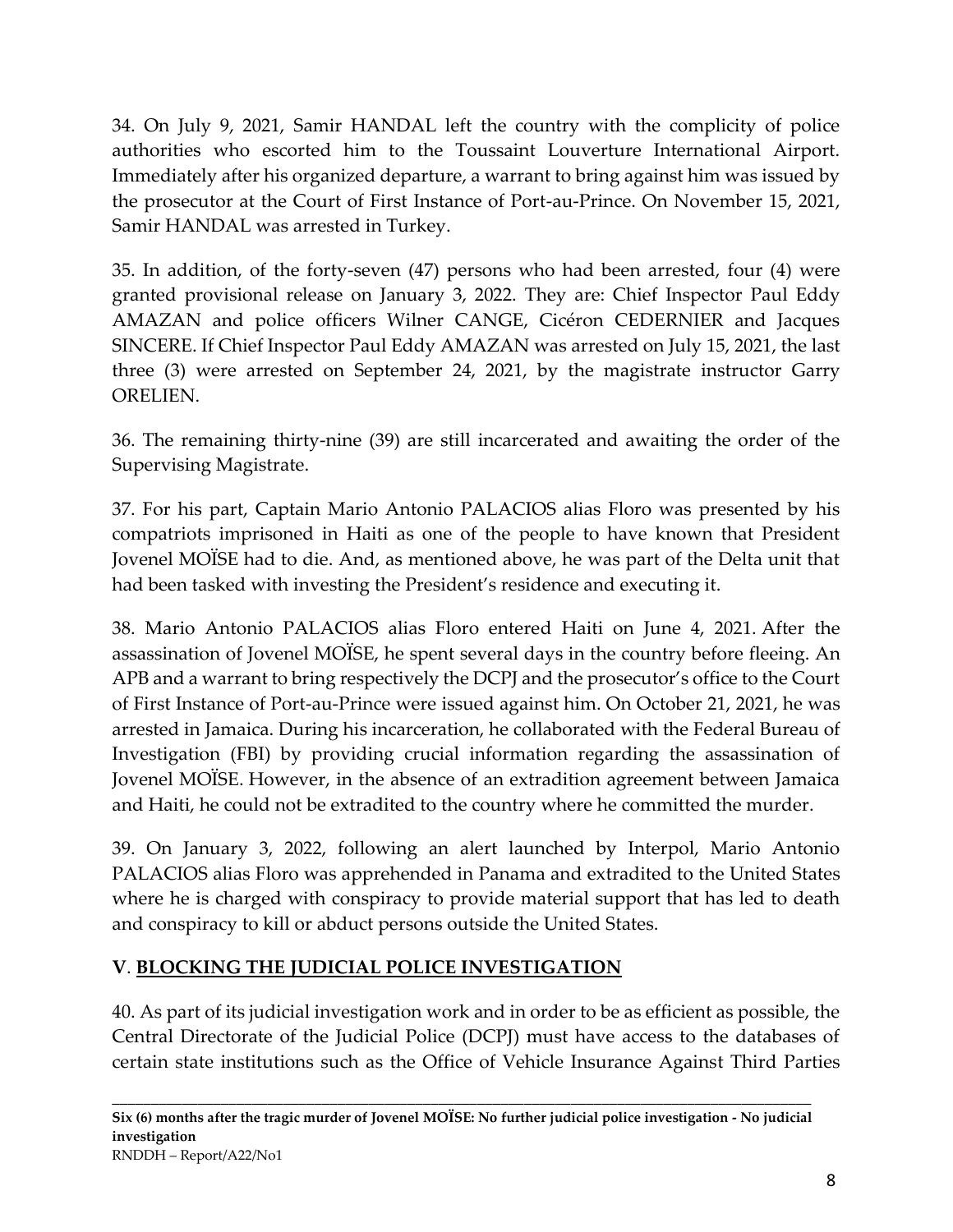(OAVCT), which can provide information on vehicles involved in life-threatening acts and property, the National Identification Office (ONI) likely to provide the identity and contact details of persons suspected of being involved in the commission of wrongdoing, the Directorate General of Taxation (DGI) which can provide information on the tax life of the individuals sought and the Directorate of Immigration and Emigration which presents the movements on the territory and outside the country, of the potentially sought individuals.

41. However, shortly before the assassination of President Jovenel MOÏSE and without any explanation being provided, the access of the DCPJ to the databases of the OAVCT, the ONI, the DGI and the Directorate of Immigration and Emigration was prohibited. Thus, the DCPJ cannot have any important information that could help it in its investigation: The vehicles that were used to perpetrate the crime, the likely transactions carried out in Haiti by foreign nationals who would then have been obliged to use their passport, for example, to obtain a mobile phone, the potential use of national identification cards and driver's license, for purchases, rentals, biometric and tax data of the persons involved, as well as the movements of these individuals both domestically and abroad.

42. To date, access has never been restored and no steps have been taken by the authorities.

43. Since the transfer of the DCPJ partial investigation report to the judicial authorities in early August 2021, the investigation has been blocked. On this point, the RNDDH believes that this investigation for the manifestation of the truth must be carried out in conjunction with the DCPJ, because of its capacities and abilities in the search of perpetrators and co-perpetrators of criminal acts.

44. When the former director general a.i. of the PNH Léon CHARLES was still at the head of the police institution, he demanded that a progress report of the investigation be made to him every day by the DCPJ. Thus, he remained informed of all persons interviewed and/or arrested, of the searches that had been carried out and of the telephones whose calls had been analyzed. Moreover, in September 2021, the investigators who had worked on the investigation were convened by the General Inspection of the PNH who asked them specific questions relating to their work, with the obvious objective of intimidating them. These behaviors were in fact acts of blocking, especially when we remember that Léon CHARLES was himself in contact with Joseph Félix BADIO, Joseph VINCENT and James SOLAGES. However, even after the departure of the former director a.i. Léon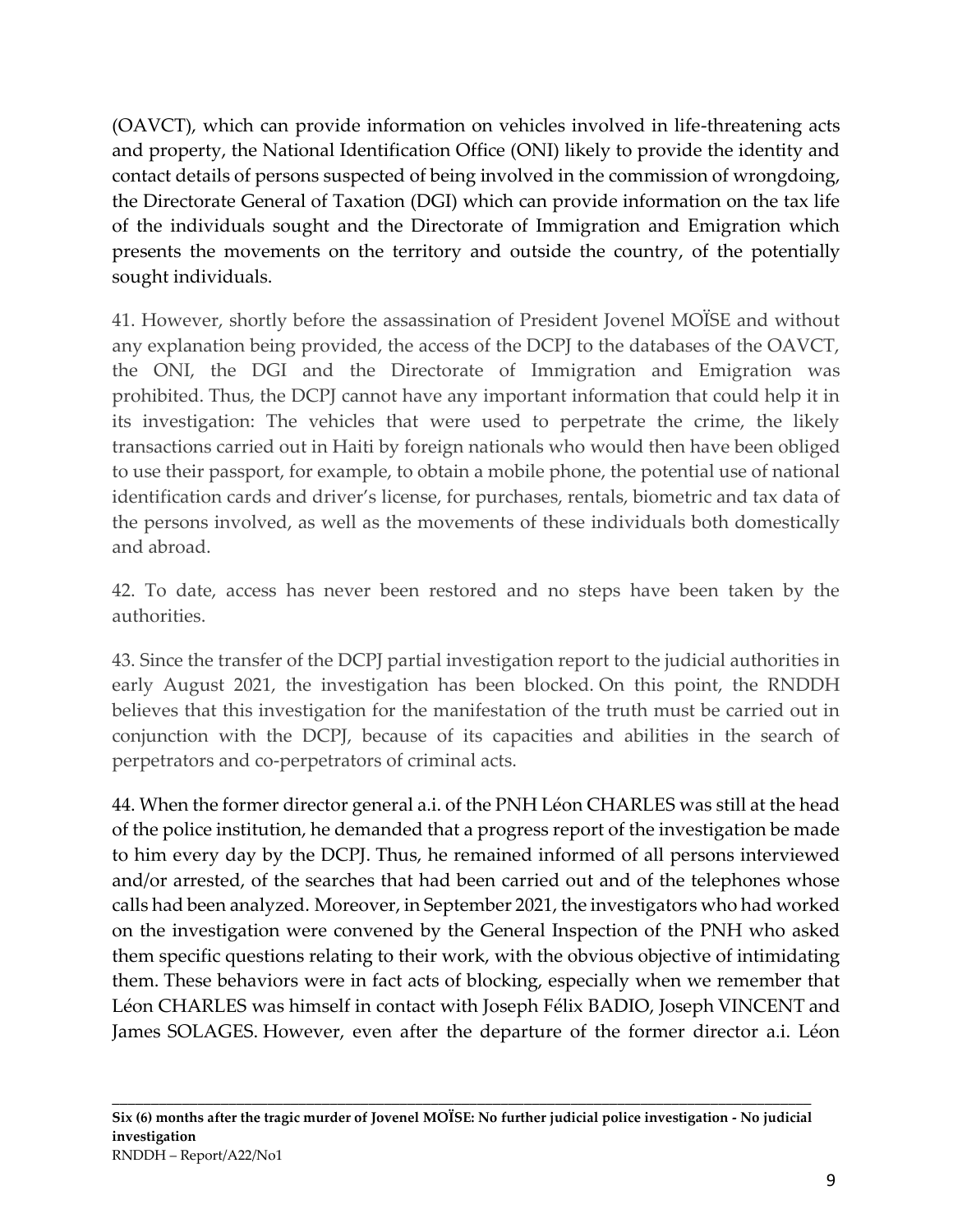CHARLES, the investigation did not resume at the level of the DCPJ. This suggests that the order to rule on it comes from higher authorities.

45. The cross-calls revealed that Joseph Félix BADIO, John Joël JOSEPH and Marie Jude Gilbert DRAGON were in contact with all persons indexed in this assassination. However, the DCPJ did not continue to investigate them.

46. The judicial police investigation has never extended to banking institutions. However, it remains a fact that transactions have been carried out and that at least two (2) Haitian banking institutions have been used for the transfer and circulation of exorbitant amounts, from the United States to Haiti. The information was confirmed by the FBI. Nevertheless, the DCPJ never allowed its investigators to delve into this aspect of the investigation, which would have helped to identify those who paid for the crime.

47. Today, the DCPJ is not conducting any further investigation and no final report on the assassination of Jovenel MOÏSE is being prepared.

# **VI. NO JUDICIAL INQUIRY**

48. The judicial investigation conducted by the magistrate Garry ORELIEN waded because, only a few hearings and a transport at the scene of the crime with great reinforcements of publicity, were carried out. It is not a surprise in that, as soon as he was appointed, the capacity of the investigating magistrate to carry out such an investigation had been called into question.

49. The magistrate, therefore, should have realized the complexity of such a case and granted Letter of Request to the DCPJ to deepen its investigations and provide the criminal chamber, other crucial elements that could have helped to manifest the truth. However, this has not been done.

50. Moreover, instead of carrying out the investigation for which he was appointed, Magistrate Garry ORELIEN and his Registrar Elysée CADET intimidate and threaten persons indexed in this case for having at one time or another maintained a bond, however tenuous it may be, with the murderers of Jovenel MOISE. This is the case for example of RJ Rent a Car, a car rental company, co-owned by Oly DAMUS.

51. On June 21, 2021, Joseph Félix BADIO came to the RJ Rent a Car to rent four (4) vehicles. Since then, the lease has been regularly renewed, the last renewal being dated July 1, 2021, for a period of eight (8) days.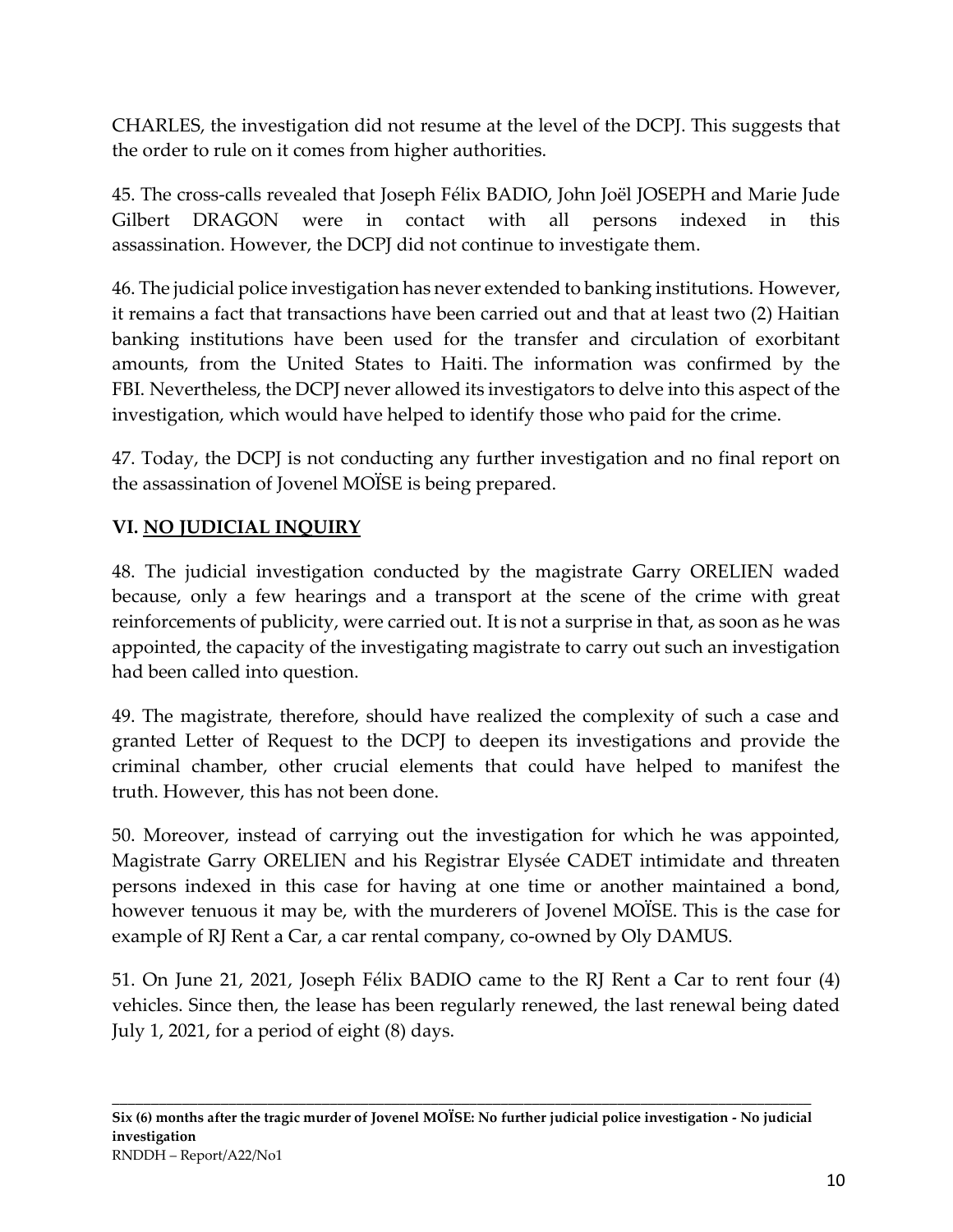52. Following the assassination of Jovenel MOÏSE, two (2) of the vehicles in question were confiscated by the DCPJ. They were never handed over to the company despite an interim ruling handed down on November 15, 2021 by the Civil Court of Port-au-Prince.

53. At the same time, on December 6, 2021, Oly DAMUS learned on the radio that a warrant to bring and a departure ban had been issued against him by the magistrate instructor Garry ORELIEN, following an invitation warrant dated November 22, 2021 which had been sent to him, which he would not have followed up on. However, Oly DAMUS had never received an invitation.

54. On the same day, he informed his lawyers who were quick to contact Trial Magistrate Garry ORELIEN. On December 8, 2021, one of his lawyers was contacted by the Registrar of the Magistrate, Elysée CADET. The latter requested a meeting with the company RJ Rent a Car.

55. The following day, December 9, 2021, Elysée CADET presented himself to the company as the emissary of the magistrate Garry ORELIEN who promised to have the arrest warrants and departure ban issued against Oly DAMUS annulled if the latter agreed to transfer a vehicle in the name of the clerk.

56. Following this meeting, Elysée CADET who has always claimed to intervene with the blessing of the magistrate, continued to exchange with Oly DAMUS by WhatsApp message, sending a copy of his driving license, so that the transfer of the vehicle be done in his name, requiring information on the makes of the company's vehicles, providing specifications on the type of vehicle it wants to have and threatening to stop OLY DAMUS if it does not act quickly on its requirements.

# **VII. COMMENTS AND RECOMMENDATIONS**

57. The tragic murder of President Jovenel MOÏSE perpetrated in his residence, on the night of July 6 to 7, 2021 must be elucidated not only because the Haitian people need to understand what happened, but also because the right to life is fundamental, its violation must immediately result in the resulting punishment. This is a sacred principle on which the maintenance of order in a society based on the democratic rule of law and respect for human rights depends.

58. The RNDDH believes that the police and judicial authorities must undertake to conduct an impartial investigation, hear all those who could have a link with the persons indexed in this murder and extend their investigations to banking institutions, in order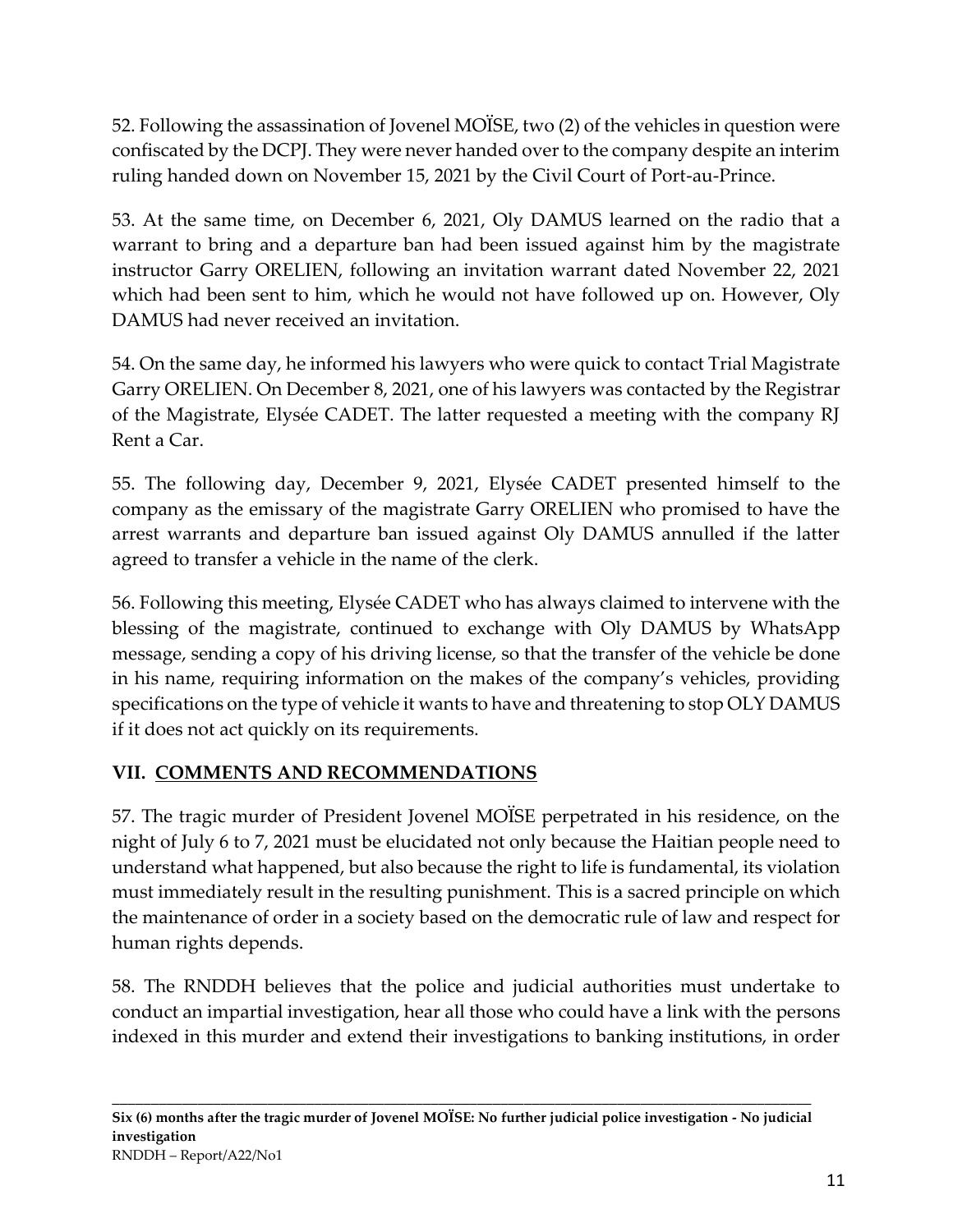to find the information that could help the manifestation of the truth and the identification of all the intellectual and material perpetrators of this crime.

59. The RNDDH believes in this sense that the fact of not wanting to extend the criminal investigation to the banking institutions that hosted accounts that had agreed to transactions in order to pay the murderers of Jovenel MOÏSE, does not protect them in any way.

60. Moreover, the former director general a.i. of the PNH Léon CHARLES having met several times with Joseph Félix BADIO, Joseph VINCENT and James SOLAGES more than ever, the RNDDH considers that it has an obligation to provide information on its links with the latter, especially since he was among the first people contacted by Jovenel MOISE on the night of his assassination and he had decided not to assist him. And, which at the beginning of the investigation conducted by the judicial police could be considered an interest in the progress of the case, should be analyzed in the light of these probable links with Joseph Félix BADIO, Joseph VINCENT and James SOLAGES and considered as a possible maneuver to guide the investigation and avoid his name being mentioned in the report.

61. Since foreign nationals had been actively involved in the preparation and commission of this murder, it is also important to work diligently with foreign intelligence agencies that can help trace the perpetrators and co-perpetrators of this crime. The irrefragable evidence remains and remains the arrest and extradition of Mario Antonio PALACIOS alias Floro by the American authorities while the Haitian state could not succeed in bringing him to Haiti.

62. Furthermore, the reasons why the DCPJ no longer has access to the databases of the OAVCT, the DGI, the ONI and the Directorate of Immigration and Emigration must be clarified because this sudden prohibition hinders the smooth running of the judicial investigation.

63. No additional judicial police investigation for the preparation of a final report on the murder of Jovenel MOISE is ongoing at the DCPJ level. This decision was taken at the highest level of the state. Similarly, no judicial investigation is currently being conducted by Trial Magistrate Garry ORELIEN. On the contrary. The latter used his position to, in complicity with his clerk Elysée CADET, intimidate people and try to extort their property. In this sense, the RNDDH believes that the judicial inspection cells both at the level of the Superior Council of Judicial Power (CSPJ) that at the level of the Ministry of